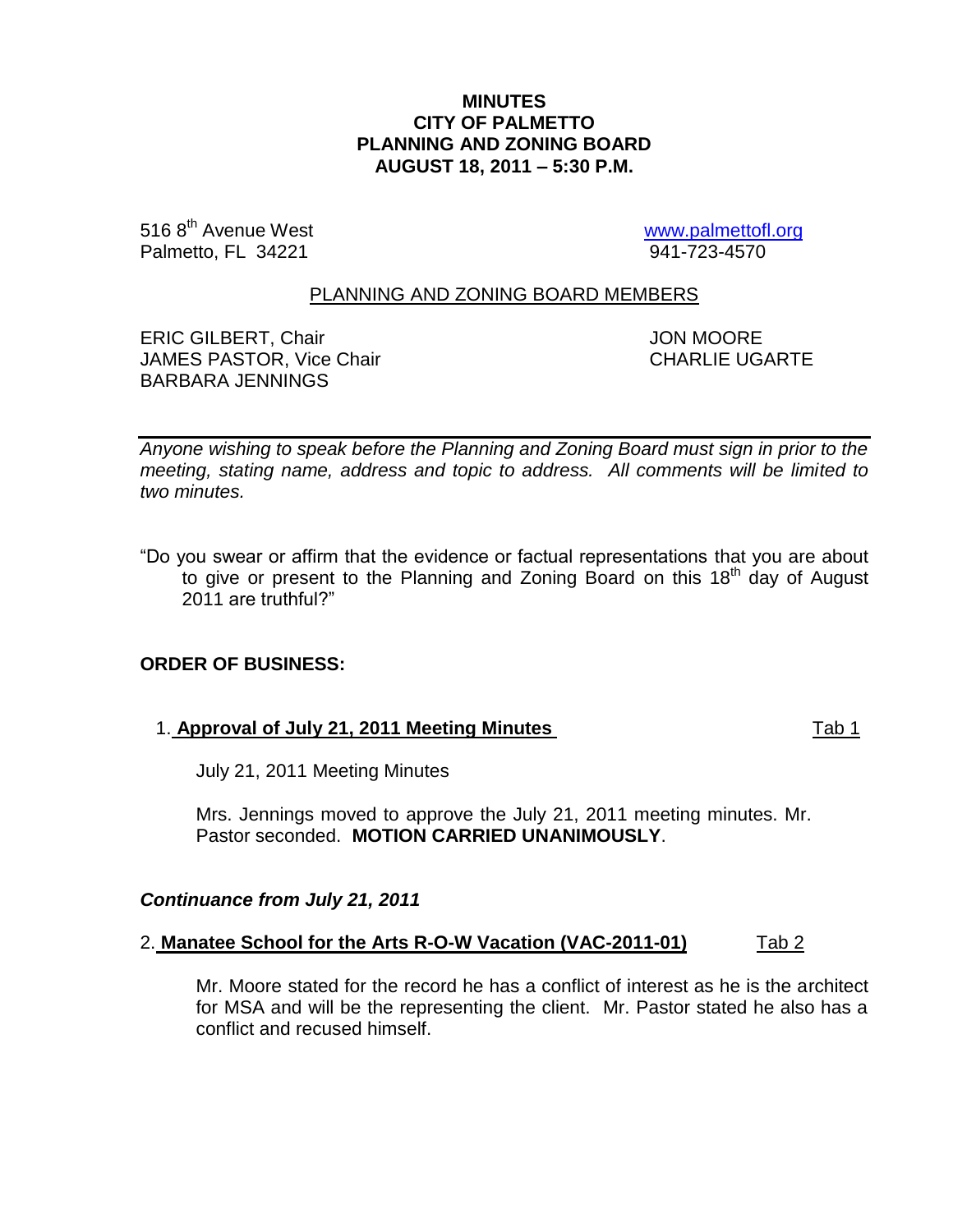City of Palmetto Planning and Zoning Board Meeting August 18, 2011  $P$  a g e  $|2$ 

> Ms. Lyn presented the staff report. Manatee School for the Arts (MSA) petitioned the City to vacate the main ingress and egress into the school property in order to acquire the existing public rights-of-way (R-O-W) for private use.

> The school is interested in improving (paving and restriping etc.) the primary ingress and egress onto the school campus part of its expansion plan and for better overall circulation. MSA is requesting that the City vacate the two strips of rights-of-way which the City has owned since the construction of the original bowling establishment. Now that the school owns all of the property accessing the right-of-way, the need for City control of this R-O-W no longer exists. Staff recommends approval of the proposed right-of-way vacation.

> Mr. Rudacille asked if there are anymore easements along the R-O-W. Mr. Moore stated just the one for the fire department connection that is out on Haben, the others are private.

Chair Gilbert reopened the public hearing.

No one from the public came forth to speak.

Chair Gilbert closed the public hearing.

There was no discussion

Mrs. Jennings moved to recommend approval of Manatee School for the Arts Right-of-Way VAC-2011-01. Mr. Ugarte seconded. **MOTION CARRIED UNANIMOUSLY**, Mr. Moore and Mr. Pastor abstained.

*Continuance from July 21, 2011*

# 3. **Manatee School for the Arts Conditional Use (CU-2011-02)** Tab 3

Mr. Moore stated for the record he has a conflict of interest as he is the architect for MSA and will be the representing the client. Mr. Pastor stated he also has a conflict and recused himself.

Ms. Lyn stated the school is requesting a Conditional Use (CU) Permit for a freestanding 20 foot high modern, artistic, pole-supporting sign containing 26 sq. ft. of identification surface area and 28.6 sq. ft. of electronic message surface area for a total of 54.6 sq. ft. of surface area located at the south side of the main entrance of the school. No flashing or scrolling is proposed.

Ms. Lyn stated the City's current sign ordinance does not permit animated signs but it permits electronic message signs as a Conditional Use. The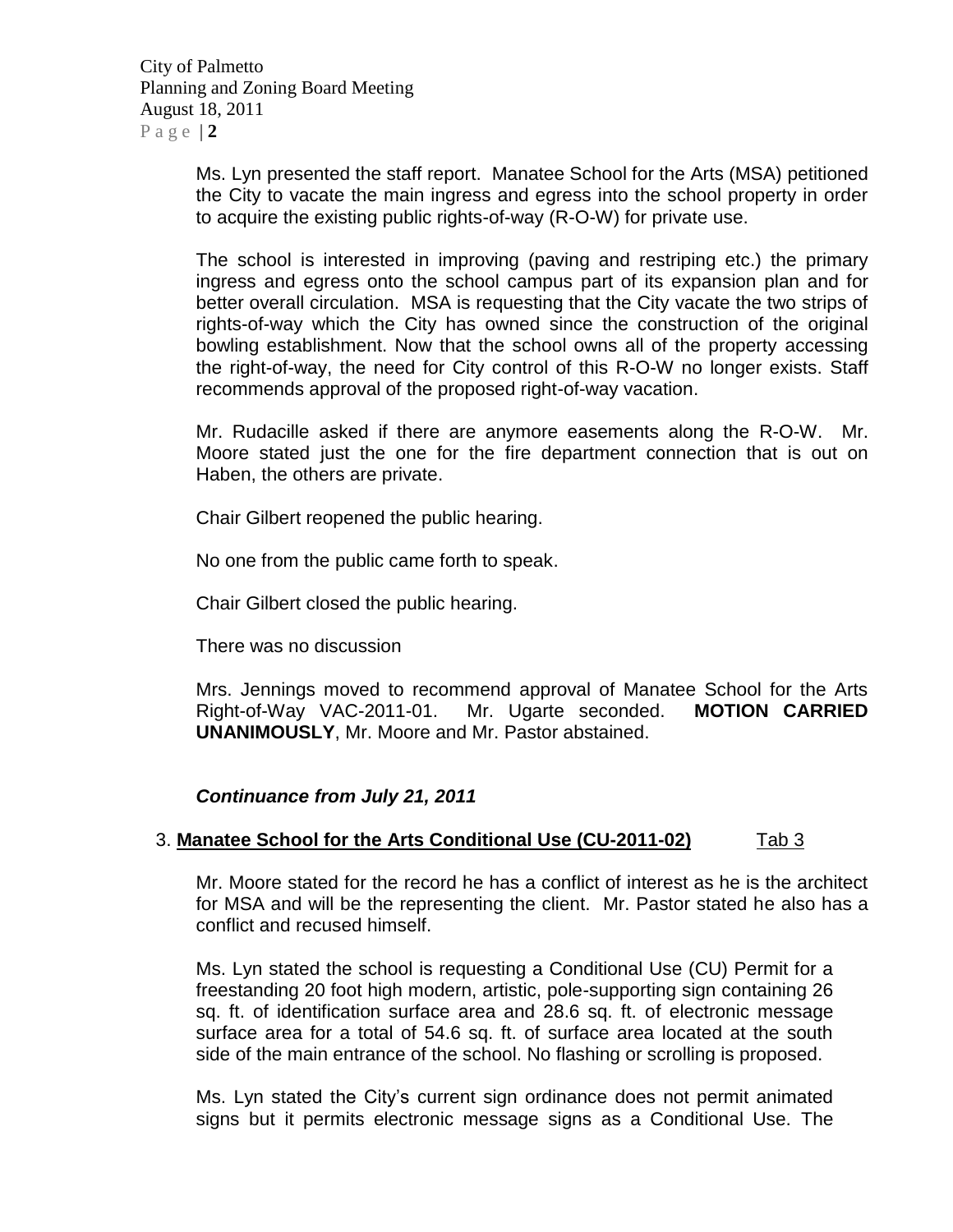City of Palmetto Planning and Zoning Board Meeting August 18, 2011 Page  $|3|$ 

> proposed request for any type of electronic signs including animated signs would be considered an electronic message sign. In addition to the type of sign, this Conditional Use petition will also consider the size of the proposed sign which exceeds the maximum surface area of 40 sq. ft. permitted by the sign ordinance in commercial districts.

> Ms. Lyn stated that the following were considered by the Planning and Building Departments in developing a recommendation for the proposed sign at MSA:

- a) The general character of the immediate area including proximity and orientation of residential uses in the immediate area;
- b) Haben Boulevard is a 4-lane divided arterial. A round-about is proposed approximately 560 feet south of the proposed sign where Haben Boulevard curves at the entrance of the Hammocks at Riviera Dunes. The proposed round-about will result in slower traffic thereby increasing the required change time necessary to avert a traffic hazard;
- c) Other conditional use approvals in the City for electronic signs;
- d) Applicable regulations in nearby jurisdictions;

Staff recommends approval of the proposed Conditional Use permit for an electronic sign and the sign size subject to the following conditions for the changeable copy portion of the sign:

- 1. Brightness shall not exceed 5000 lumens in the daytime and 1500 lumens at nighttime;
- 2. Changeable copy display shall not change more than once every thirty (30) seconds.

Mrs. Jennings asked if staff considered recommending not having the sign lit at night as that stipulation has been applied to other conditional use applications for signs. Staff indicated that some of the stipulations placed on conditional use approvals have not been followed. Mrs. Jennings also pointed out that the proposed roundabout slated for the area is due to start in September.

Chair Gilbert asked staff if there is a reason why the sign is located on the south side of the entrance. Ms. Lyn stated that this location was submitted by the applicant but Mr. Moore may have a more detailed answer to that question.

Mr. Ugarte inquired whether the square footage of the proposed sign would meet the new sign ordinance, indicating that we should make sure the proposed sign would not become non-conforming when the City adopts the new sign ordinance. Ms. Lyn stated they currently have a 62 sq. ft. sign, and the proposed sign is 54.6 sq. ft.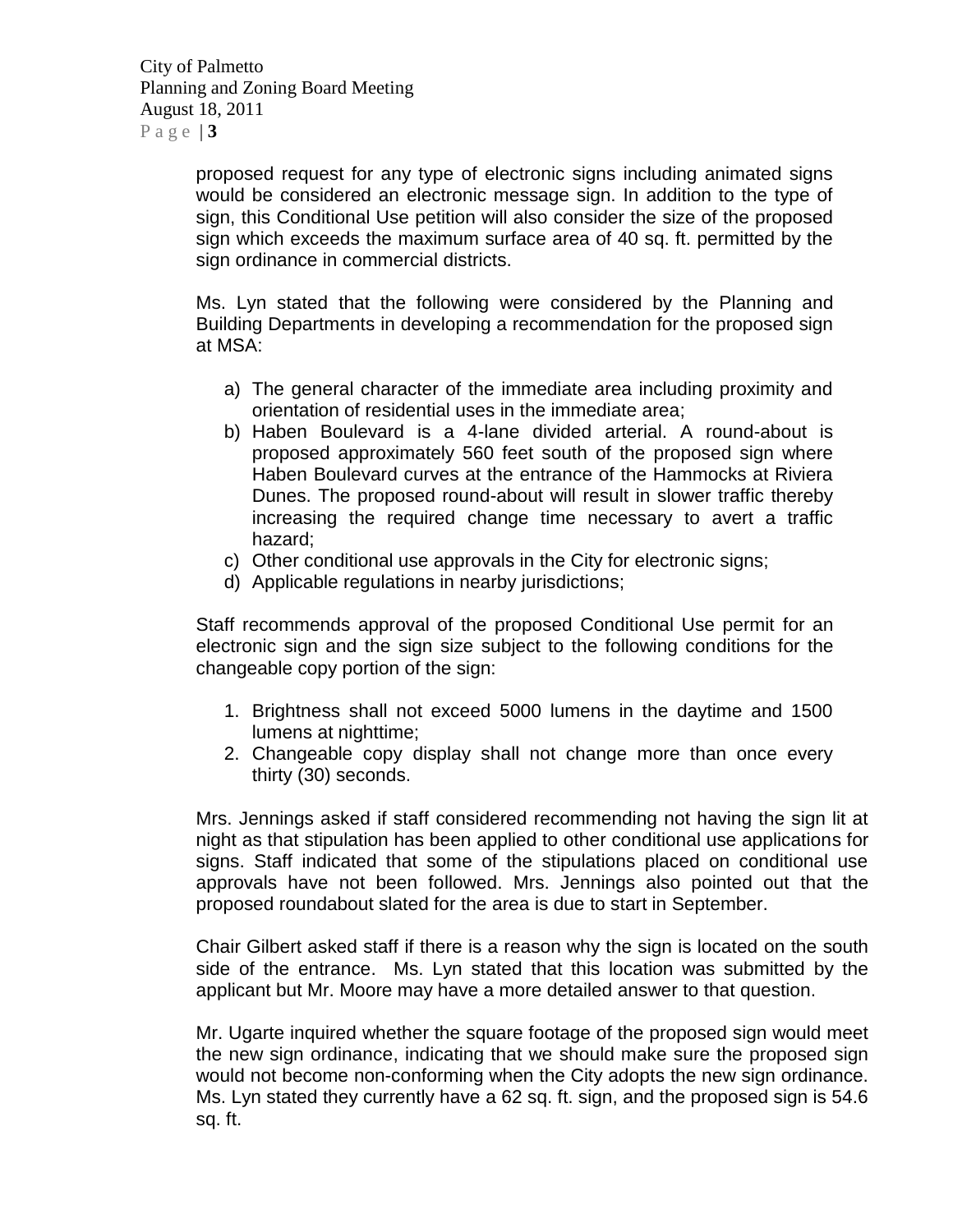Chair Gilbert stated that traffic will be going slowly therefore a big sign is not needed.

Mr. Ugarte stated the brightness of the sign at Space Box is pretty bright; they are not adhering to the stipulations placed on the conditional use application approval. Code Enforcement needs to be notified.

Chair Gilbert re-opened the public hearing.

Mr. Jon Moore Architect/agent for MSA. Mr. Moore stated since being on the P&Z Board since 2004 the Board has presented a number of proposed sign ordinances to the City Commission and they have not approved any of them to date. The most recent proposed sign ordinance that was presented was not approved, and the current ordinance is not being enforced. Mr. Moore stated the P&Z Board have approved CU's for a number of similar electronic signs.

Mr. Moore stated that the location of the sign was discussed with the school administrators who opted for the south side since the north side is where the NRFD easement is located. The school would be willing to move the sign to the north side if that is the vote of this Board.

Mr. Boyle, Clear View stated the sign can be programmed for up to four years in advance to turn on and off at a certain times and the sign company can remotely access the sign offsite. The signs are built with auto circuitry to auto dim. Mr. Boyle stated he is an advocate for turning the sign off at night because it saves on the life cycle of the sign and the targeted audience is not out there to see the sign at that time. The Federal Highway Administration set the standard for the intervals on the billboard signs which is 5 second intervals.

Mr. John Boyle, Clear View and Mr. Marc Delisle, West Coast Signs provided a demonstration of what the proposed sign will look like. The demonstration illustrated the brightness of the sign and the 5 second interval time.

Mrs. Jennings asked if the proposal is just for a message sign that changes every 5 seconds, no video, animation, scrolling or flashing. Mr. Boyle stated a message sign changing every 5 seconds is what is being proposed, although the machine is capable of providing video.

Mrs. Jennings asked if this sign is a one sided-sign perpendicular to the street. The answer is the sign is two sided-sign and it will be perpendicular to the street.

Mr. Moore stated for the record the reason the school is proposing this type of technology is because they are requesting a video clip to be able to play on the signage.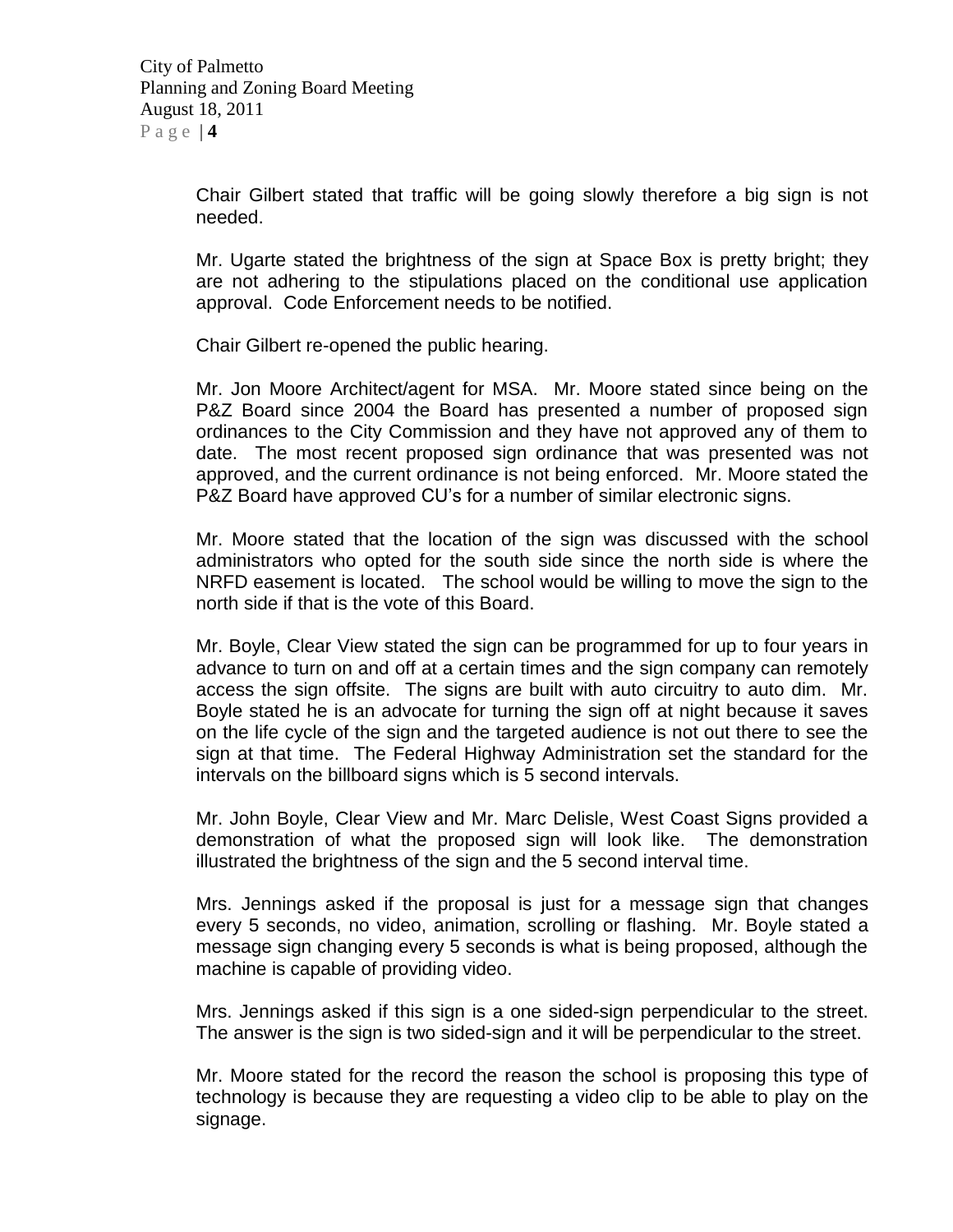Mr. Ugarte inquired if any neighboring counties or municipalities allow streaming video signs. Mr. Boyle stated there are none locally. The issue is more aesthetic and what the residents wants.

Chair Gilbert closed public hearing.

Discussion:

Mr. Ugarte stated he is ok with the size of the sign, the brightness can be controlled, but there has to be a way to make it comfortable for the surrounding properties and residents, turning the sign off from the hours of 11 pm to 6 am and implementing the 5 second cycling can be one of the requirements. Mr. Ugarte stated he is not sure we are ready to jump to full video.

Chair Gilbert asked where do you draw the line between video and animation and how do you define it? Mr. Rudacille stated that it is not defined in our codes.

Mrs. Jennings stated that she is ok with the size, the sign, the time frame and the 5 second interval, and the brightness but not the video.

Mr. Moore stated the school is opening this week therefore none of the school staff is present.

Chair Gilbert requested that the sign be moved north of the entrance for the neighbors' sake.

Mr. Ugarte moved to recommend approval of the proposed electronic message sign for Manatee School for the Arts Conditional Use 2011-02 with stipulations, as follows. Mrs. Jennings seconded. **MOTION CARRIED UNANIMOUSLY.** Mr. Moore and Mr. Pastor abstained.

- 1. Signage shall be automatically programmed not be illuminated between the hours of 11pm to 6am.
- 2. The brightness of the sign on the south side shall not exceed 5000 lumen during the day time and 1500 lumen at night time. Brightness of the sign on the north side shall not exceed 6000 lumen in the daytime and 1800 lumen at night time. Brightness of the sign shall be subject to the discretion of the Building Official.
- 3. Changeable copy display shall not change more than once every 5 seconds.
- 4. The sign shall be in substantial conformance with the rendering dated 7/6/11 that was presented at the hearing.
- 5. No video, animation or scrolling.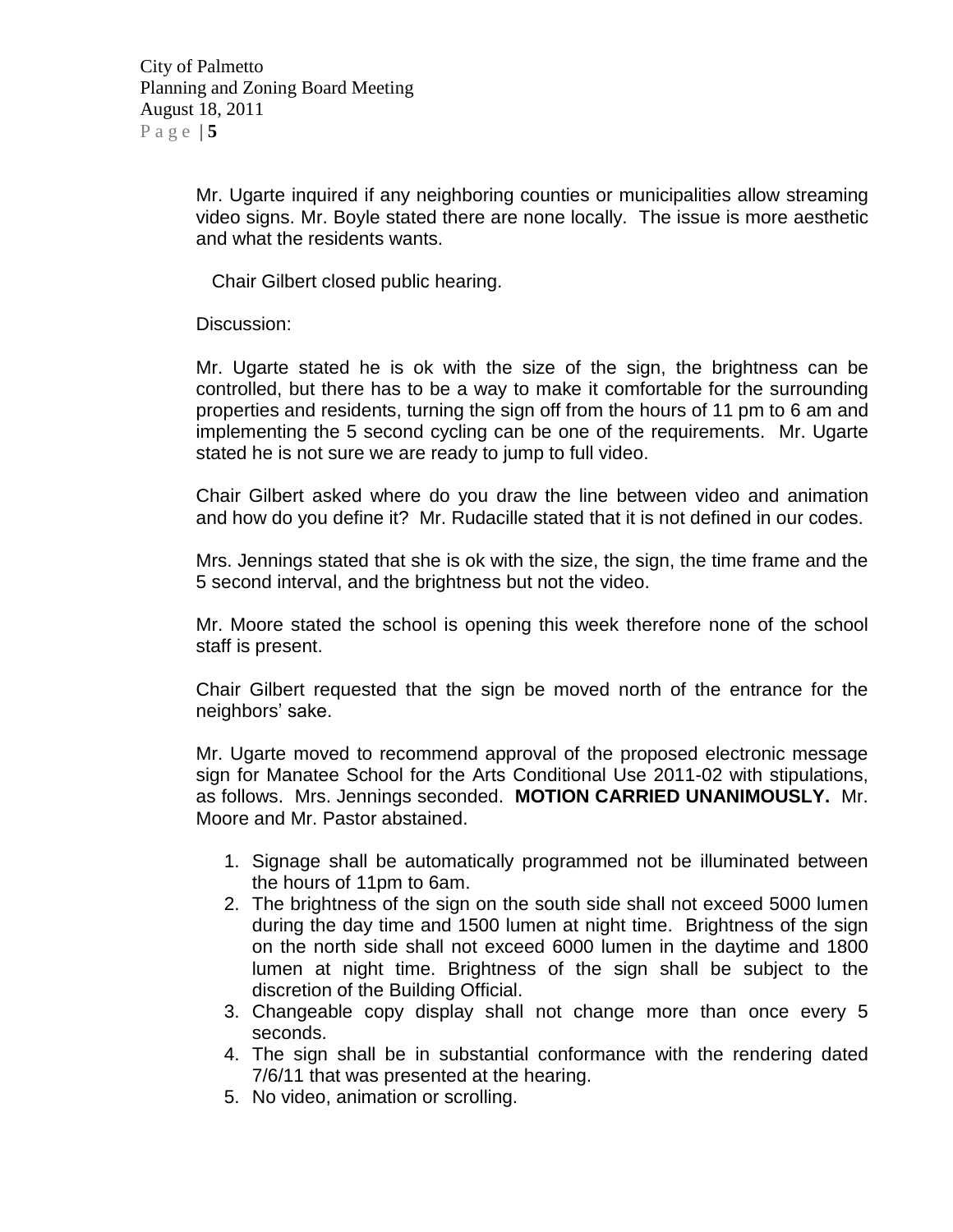City of Palmetto Planning and Zoning Board Meeting August 18, 2011 Page  $\vert 6 \vert$ 

> 6. Sign placement shall move to the north side of the entrance outside of the visibility sight triangle.

# **4. Roy's Annexation, Plan Amendment, Rezone, General Development Plan/Preliminary Plat (AN-PA-Z-GDP-2011-03).** Tab 4

Ms. Lyn presented the staff report. The property is located in the northwest section of the City, just south of the Terra Ceia Golf and Country Club planned development. The general area, including an enclave of unincorporated Manatee County is developed with scattered estate/large lot single family residential and zoned for a minimum of one acre lots; A-1 (Suburban Agriculture) in the County and E-R (Estate Residential) in the City. Lake Rowlett which abuts the southern border of the subject property lies between 21<sup>st</sup> Street W and 17<sup>th</sup> Street W.

There are 8 lots proposed on 8.01 acres at a gross density of 1.0 du/ac. The existing single family houses are on Lots 3 and 6 and the barn and gazebo are on Lot 4. The smallest lot proposed is 34,199 square feet or 0.79 acres and the largest lot, Lot 6 is 52,719 square feet or 1.21 acres.

The proposed single-family residential development is consistent with the City's 2030 Comprehensive Plan in terms of its use and density and is consistent with the surrounding uses and the general area.

Staff recommends approval of the annexation, small scale plan amendment to Res-4, rezoning to PD-H and the proposed GDP/preliminary site plan with the stated PD deviations in the report.

Chair Gilbert opened the public hearing

Mr. Leo Mills Jr. thanked the Board for the opportunity to speak and staff for the great job on presenting the proposed project. Mr. Mills reiterated what Ms. Lyn said. He indicated that Mr. Roy wants to be able to preserve and create home sites for family members to maintain this way of life for himself and his family.

Mr. Mills presented the layout on the overhead.

Mr. Ugarte asked if the equestrian tract in lots 1 and 2 will remain or be taken out eventually. Mr. Mills stated that Mr. Roy wants to maintain it as the last parcel for development.

Chair Gilbert closed the public hearing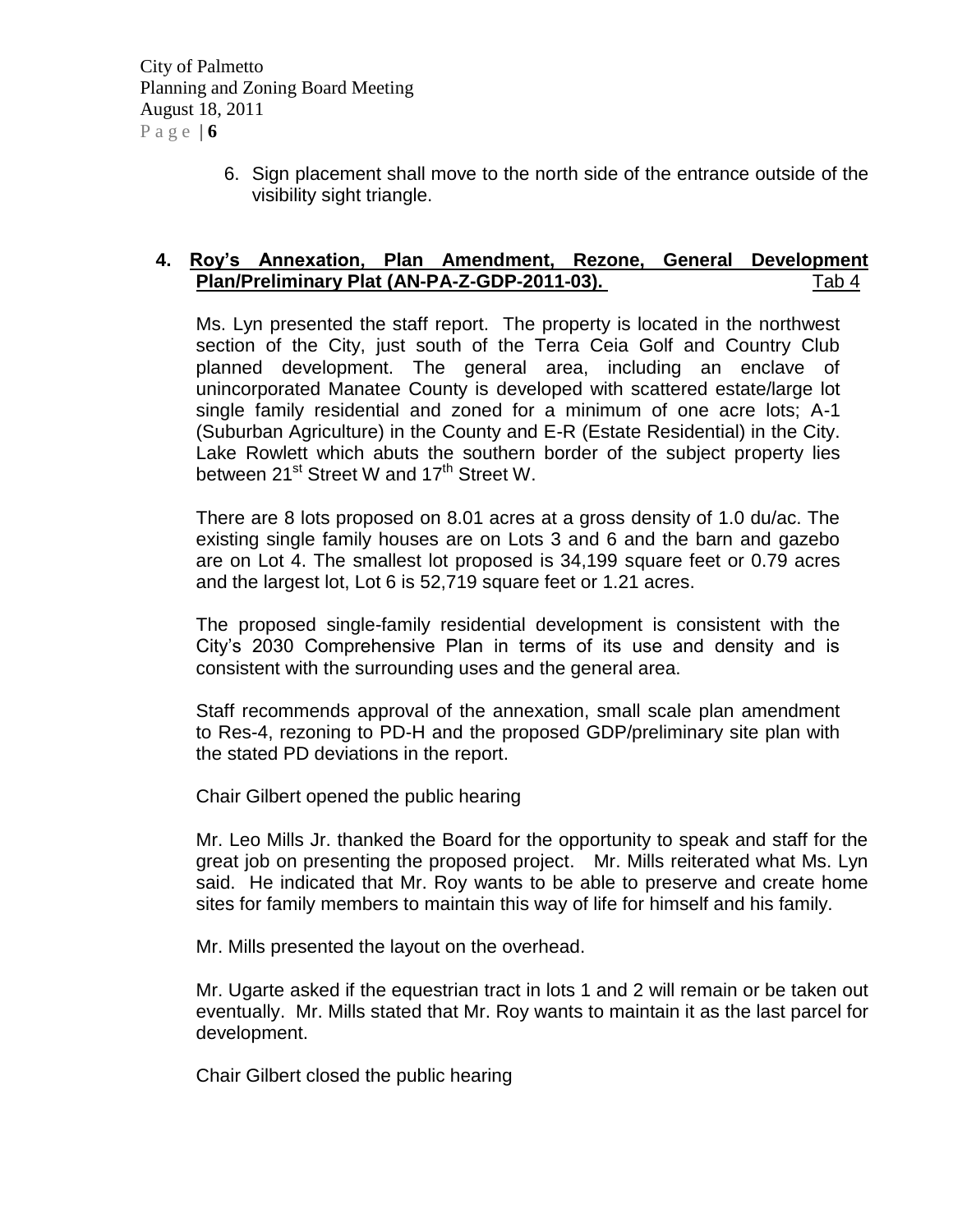City of Palmetto Planning and Zoning Board Meeting August 18, 2011  $P$  a g e  $|Z|$ 

> Mr. Rudacille stated for the record that staff has provided information for each item, the Annexation, Plan Amendment, Rezone and GDP and they are included in the packet.

- **Annexation:** Mr. Ugarte moved to recommend approval of Roy's AN-2011-03. Mr. Moore seconded. **MOTION CARRIED UNANIMOUSLY**.
- **Plan Amendment:** Mrs. Jennings moved to recommend approval of the Roy's PA-2011-03 from County RES-3 to City RES-4. Mr. Moore seconded. **MOTION CARRIED UNANIMOUSLY**.
- **Rezone-GDP:** Mr. Moore moved to recommend approval of Roy's Z-GDP-2011-03 from ER (City) and A-1 (County) to PD-H (City). Mrs. Jennings seconded. **MOTION CARRIED UNANIMOUSLY.**

# 5. **Varnadore Properties, LLC. Annexation, Plan Amendment, Rezone (AN-PA-Z-2011-04) and Vacation of Utility Easement (VAC-2011-02).** Tab 5

Mr. Ugarte stated for the record that he has done work on this property but have no knowledge or interest in this project.

Ms. Lyn presented the staff report. The subject properties are located on the north side of 17<sup>th</sup> Street West between  $7<sup>th</sup>$  and  $8<sup>th</sup>$  Avenues W and make up most of an enclave of unincorporated Manatee County at this location. The general area is developed predominantly with general commercial uses along  $8<sup>th</sup>$  Avenue W and 17<sup>th</sup> Street W with speckled residential units along  $7<sup>th</sup>$  Avenue W and multi-family uses along  $17<sup>th</sup>$  Street W.

The proposed applications including the utility vacation are intended to assemble a buildable lot for redevelopment. The property owner is seeking to develop the subject 3 parcels consisting of Lots 1, 18, 19 & 20, Block 1 of Orange Park subdivision. The property has access onto 3 streets;  $8<sup>th</sup>$  Avenue W, 17<sup>th</sup> Street W and  $7<sup>th</sup>$  Avenue W. The owners have inquired about including the subject property into the CRA boundaries.

Staff recommends approval of the annexation, small scale plan amendment to GCOM, rezoning to CG and the proposed vacation of a 10' utility easement to promote the redevelopment of this property.

Mr. Raymond Varnadore, business located at 1706 8<sup>th</sup> Ave W. Mr. Varnadore presented and explained the layout of the proposed lots to be annexed and vacated. The lots that are being proposed for vacating is a 10ft utility easement with no utilities on them and all appropriate parties have signed off on the vacation. The proposed easement to be vacated is located between lots 1 and